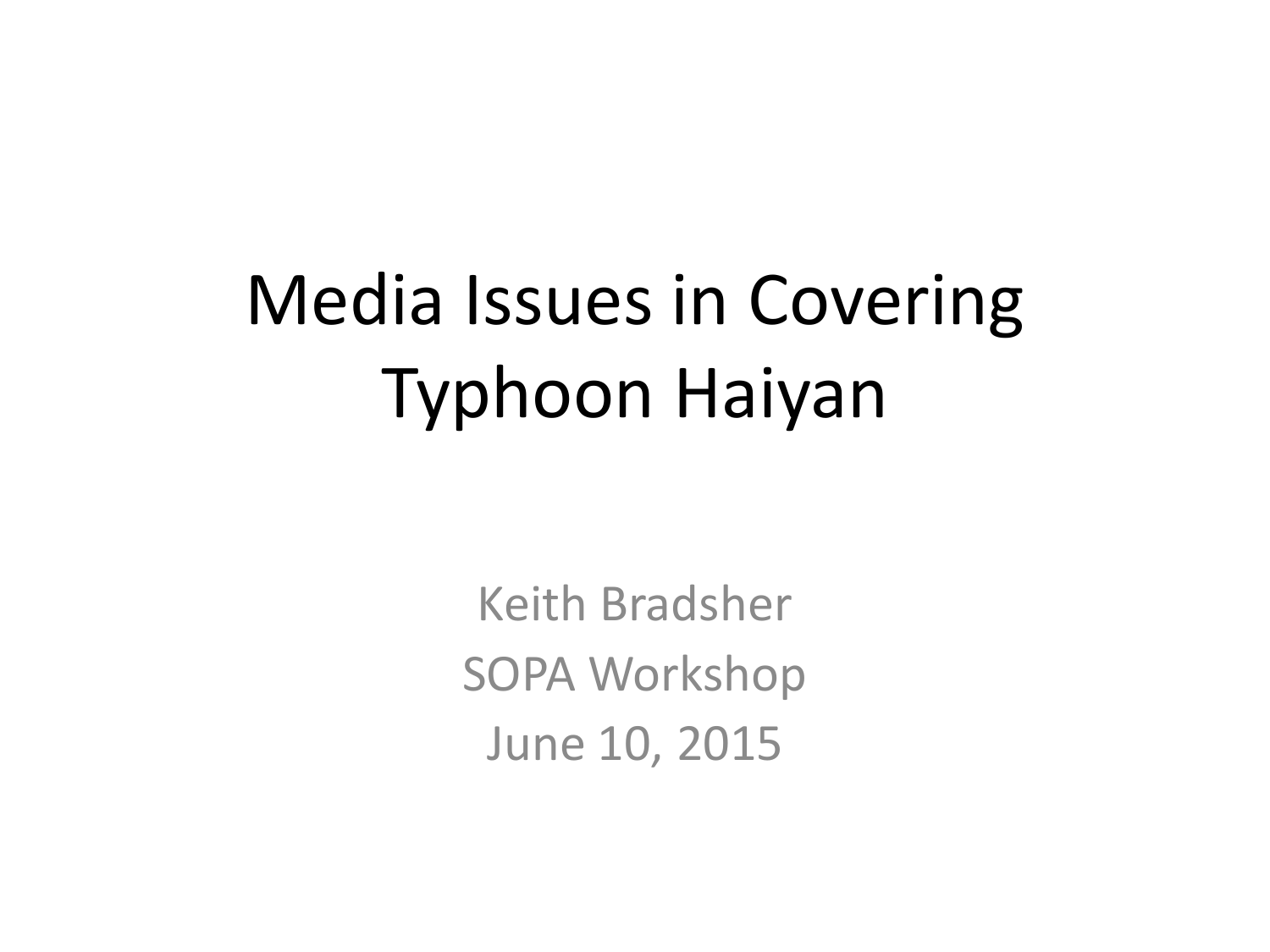### **How would you rank the most critical needs for arriving journalists?**

Food Shelter Communications Drinking water Security Health Electricity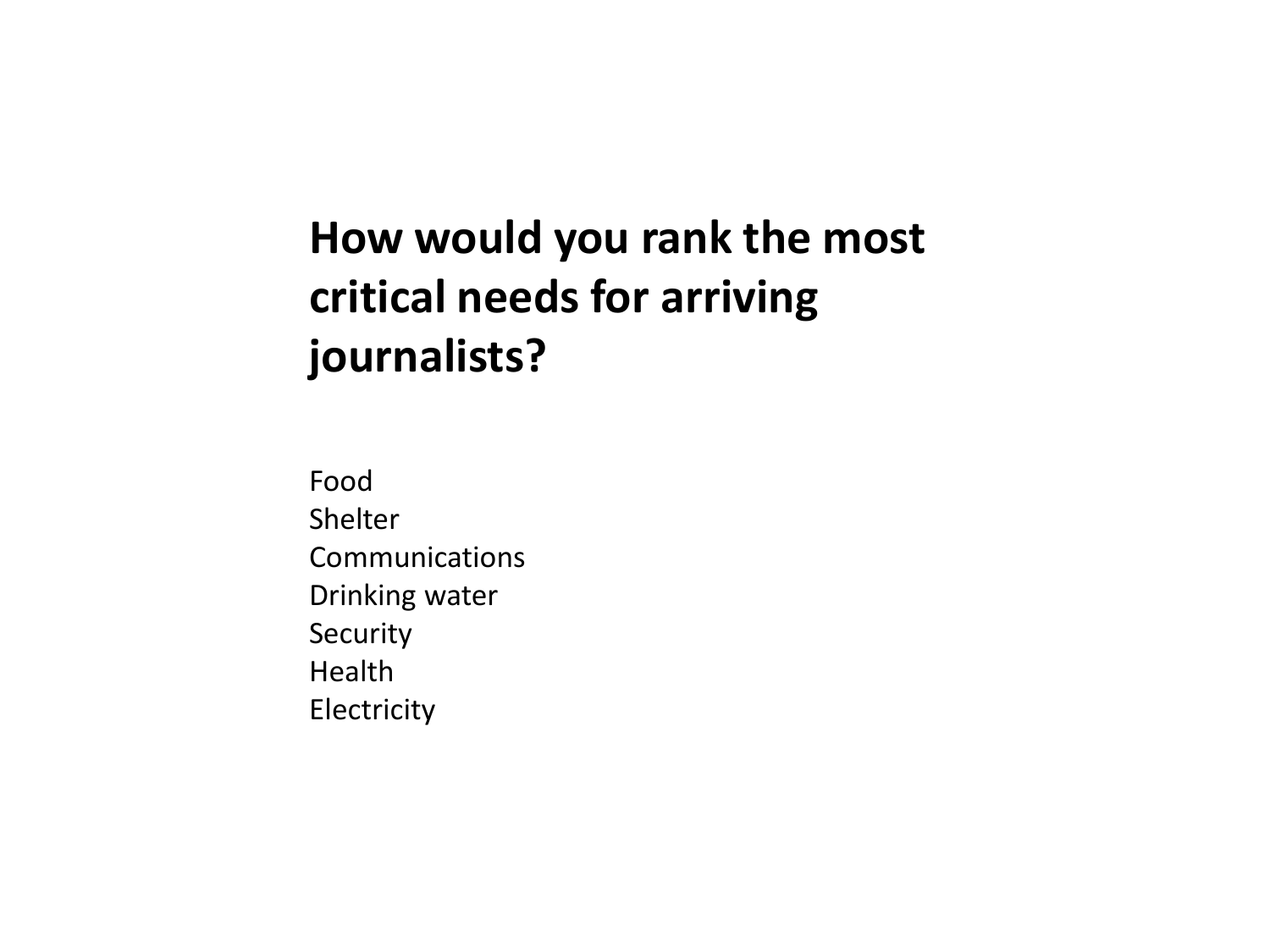## **How would you rank the most critical needs for arriving journalists?**

| Food           | 6             |
|----------------|---------------|
| Shelter        | 3             |
| Communications | 7(1)          |
| Drinking water | 1             |
| Security       | 4             |
| Health         | 5             |
| Electricity    | $\mathcal{P}$ |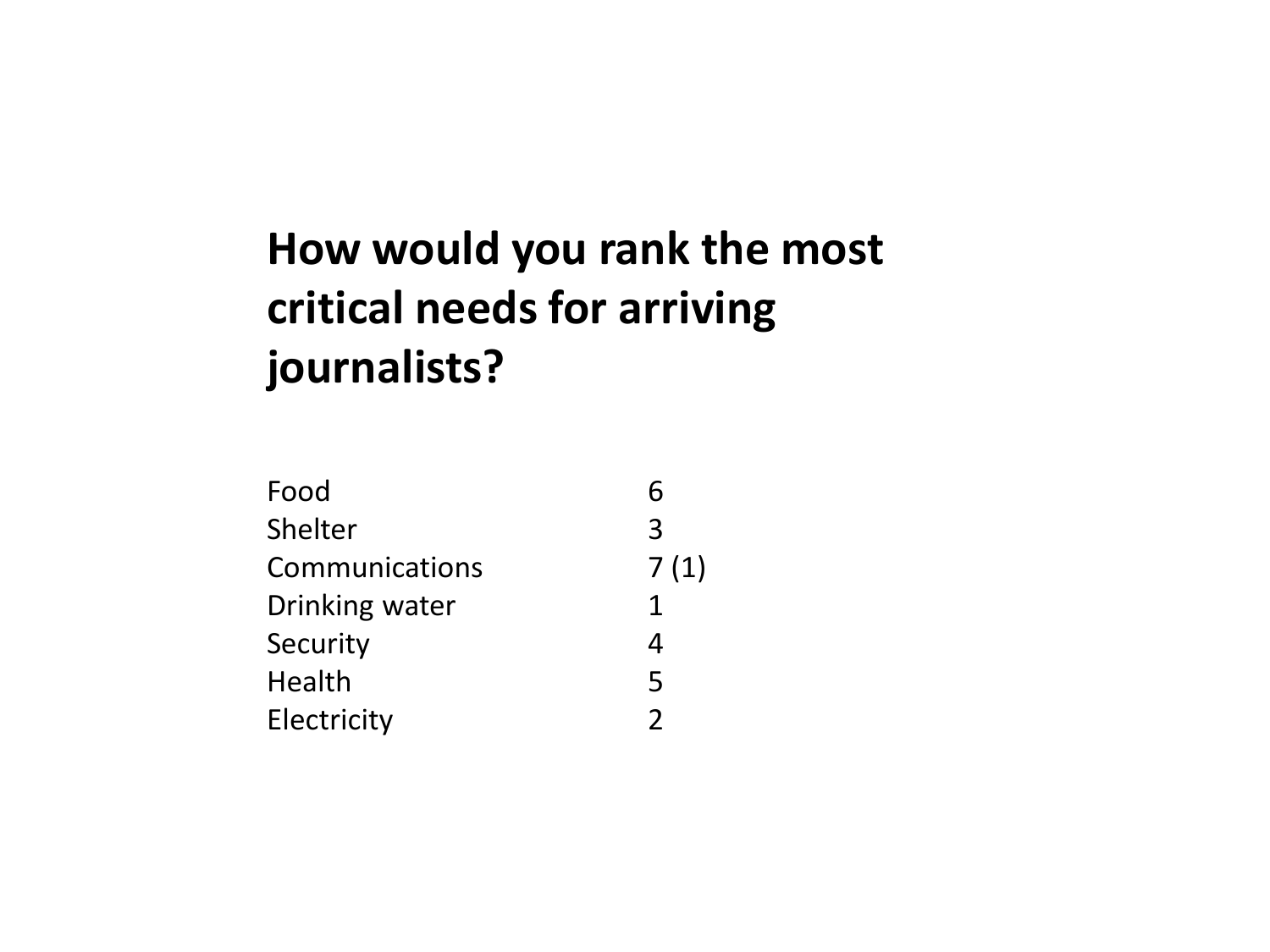#### **STAFFING**

**In Tacloban:** Initially 1 foreign correspondent, 1 Tagalog-speaking photographer, 1 fixer

**Day 2:** Foreign photographer in Tacloban

**Day 3:** Another foreign correspondent, another foreign photographer in Tacloban

**Day 3-5:** Another foreign correspondent and another foreign photographer in Samar

**Day 6:** Two drivers and a cook reach Tacloban

**Day 8:** Medic in Tacloban

**Days 12-14:** Departure from Tacloban (but 4 subsequent follow-up trips, 3 to Tacloban and 1 to Manila to interview the president)

Post-incident counseling offered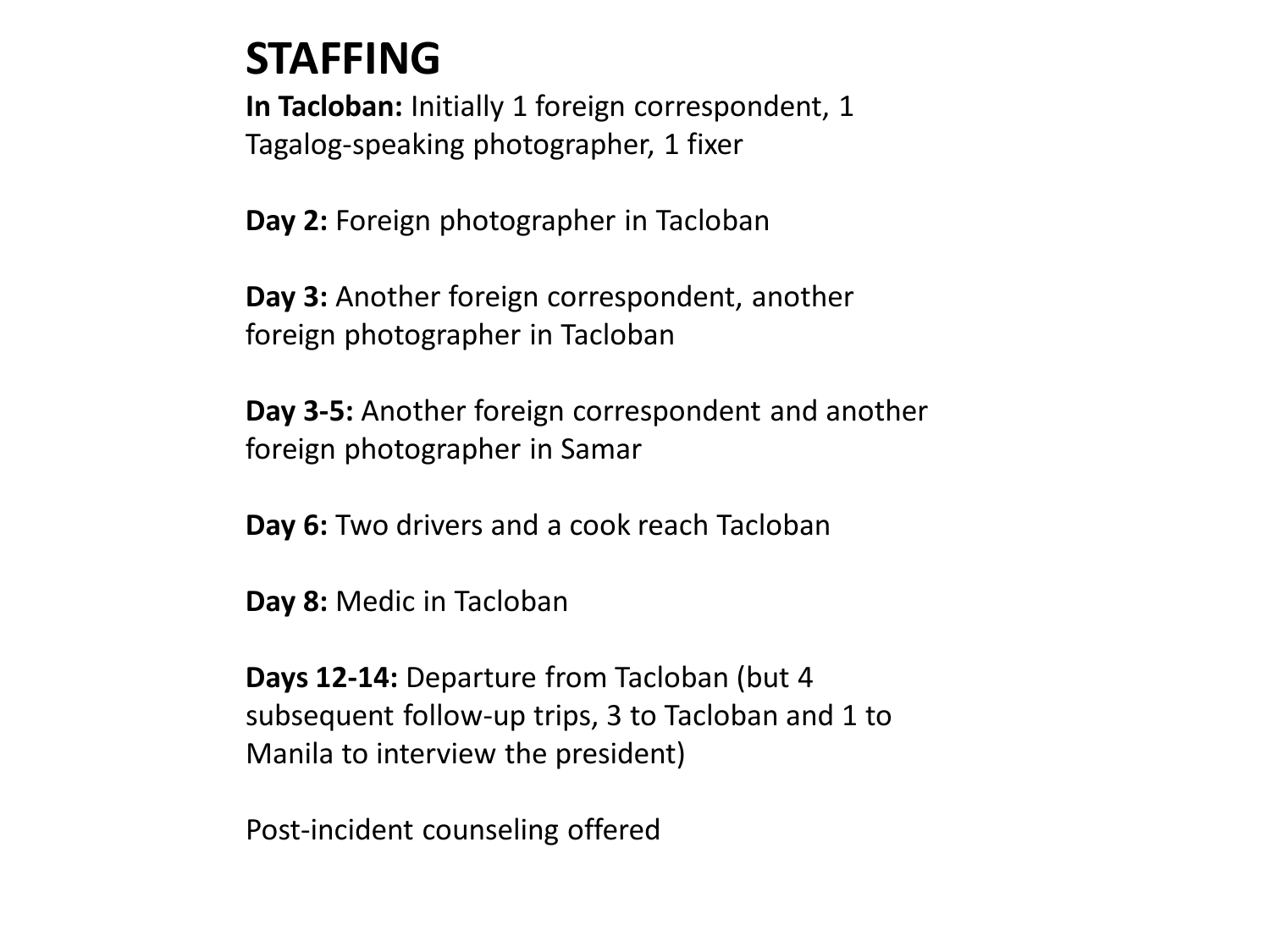#### **ETHICS**

A police-escorted convoy of trucks carrying bodies for a mass burial turns back after hearing gunshots. A leading British newspaper says online, and some local residents believe, that it must have been a guerrilla attack by the New People's Army. Your editor in Hong Kong sends you an email asking about it. Do you:

**1)** Write a long, potentially frontable story on the attack as a major development **2)** Write a short article mentioning the possibility of a guerrilla attack

**3)** Do not mention the possibility of guerrilla attack online or in print while asking local officials for comment and keeping ears open for New People's Army comment

**4)** #3, and also discourage other foreign correspondents from jumping on the story